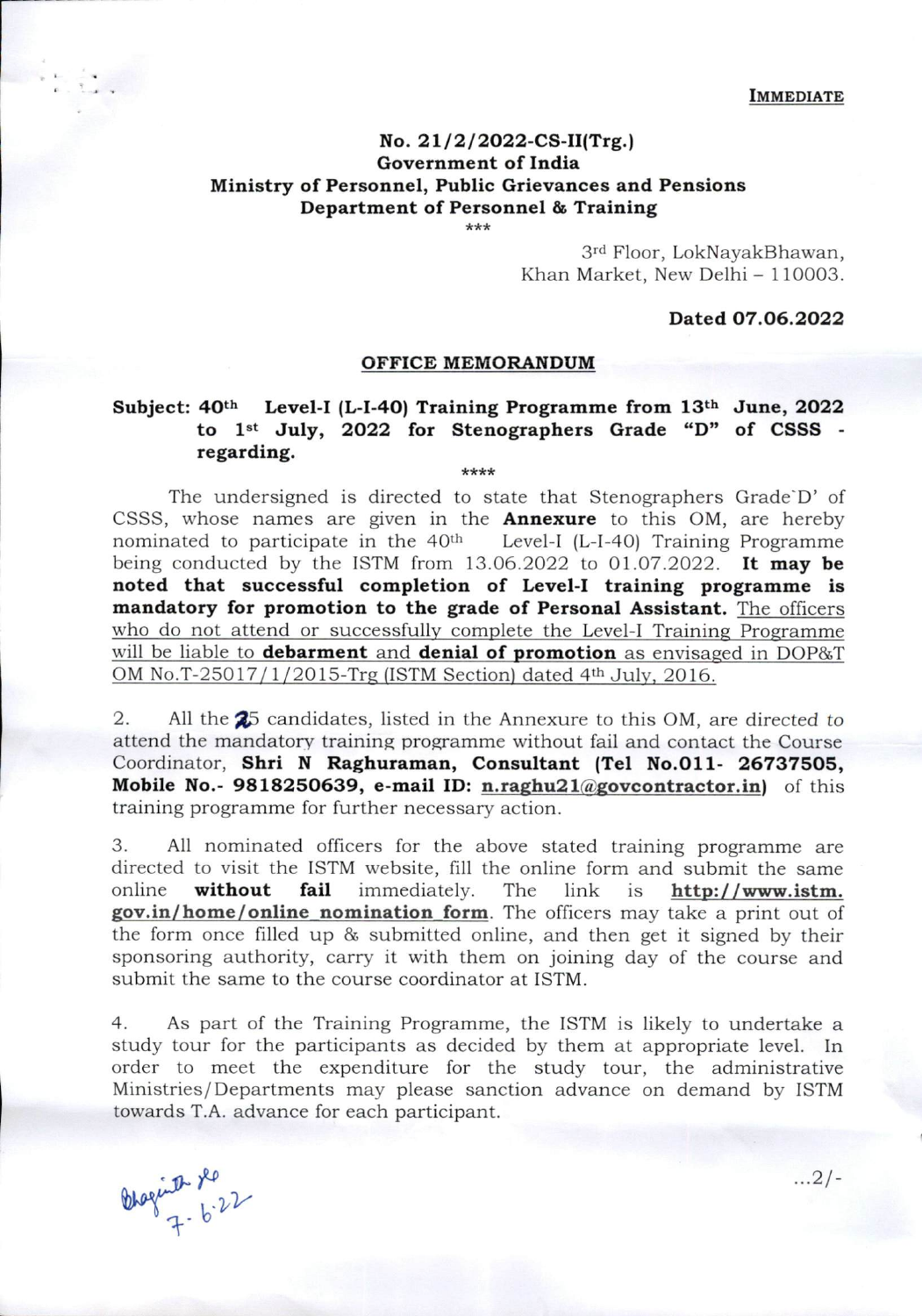5. It is requested that these officers may please be relieved of their duties with the direction to report to Shri N Raghuraman, Consultant & Course Director, ISTM, Administrative Block, JNU Campus (Old), New Delhi-110057 at 9 A.M. sharp on 13.06.2022.

6. This issues with the approval of competent authority.

Chaquith Il (Bhagirath Jha) Under Secretary to the Government of India 需 2465 4020

To

The Director/ Deputy Secretary (Admin) of all the Cadre units of the nominated officials (through website of DoPSsT).

Copy to

- 1. The Director, ISTM, Administrative Block, Old JNU Campus, New Delhi 110 067.
- 2. ISTM (Shri N Raghuraman, Consultant & Course Coordinator), Administrative Block, Old JNU Campus, New Delhi - 110 067. The list of officers, who report for training on  $13<sup>th</sup>$  June, 2022 may please be furnished to this Department on next day positively.
- 3. Training Division, DoP&T, Old JNU Campus, New Delhi.
- 4. Officers concerned (through website of DoP&T).
- 5. Guard file for record.